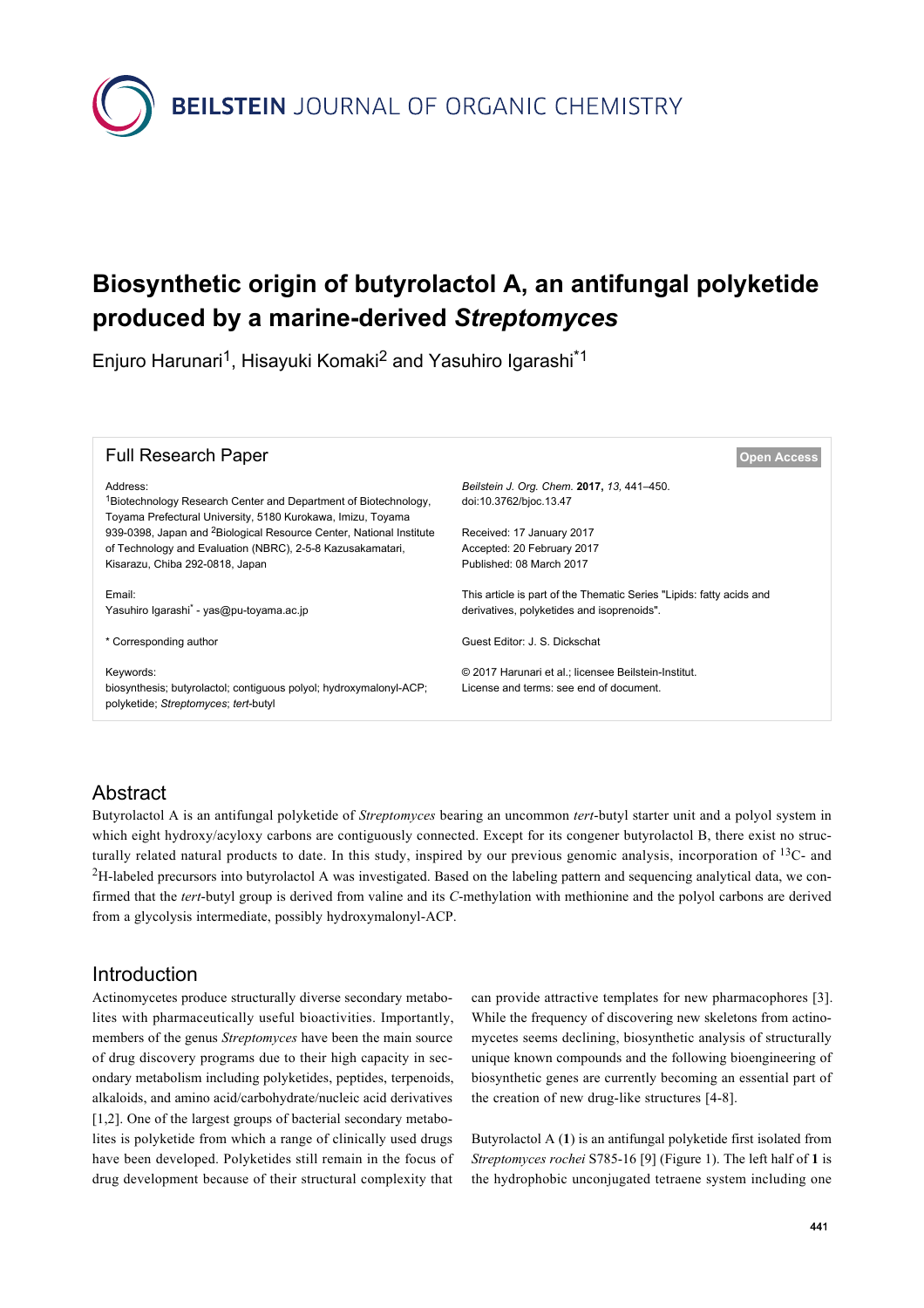<span id="page-1-0"></span>

*Z*-olefin with a terminal *tert*-butyl group, whereas the hydrophilic polyol system bearing a γ-lactone terminus constitutes the right half of the molecule. To date, no structurally related natural products are known except for its demethyl congener butyrolactol B that was also isolated from the same strain and has an isopropyl group instead of the *tert*-butyl terminus [\[9\]](#page-8-3). Very recently, isolation of butyrolactols C and D was presented but the details are not available in public domains [\[10\].](#page-8-4) **1** has a broad antimicrobial activity against fungi ranging from *Candida*

*albicans* to *Trichophyton mentagrophytes* with comparative activity to nystatin [\[9\].](#page-8-3) Despite the uniqueness of the structure and the antifungal potency, no further research has been reported for **1**.

There are two interesting aspects in the structure of butyrolactol A (**1**). First, among the polyketides, a *tert*-butyl group has been found exclusively in metabolites of marine cyanobacteria except for **1** [\[11-14\]](#page-8-5) [\(Figure 2](#page-1-1)). Although no experimental evi-

<span id="page-1-1"></span>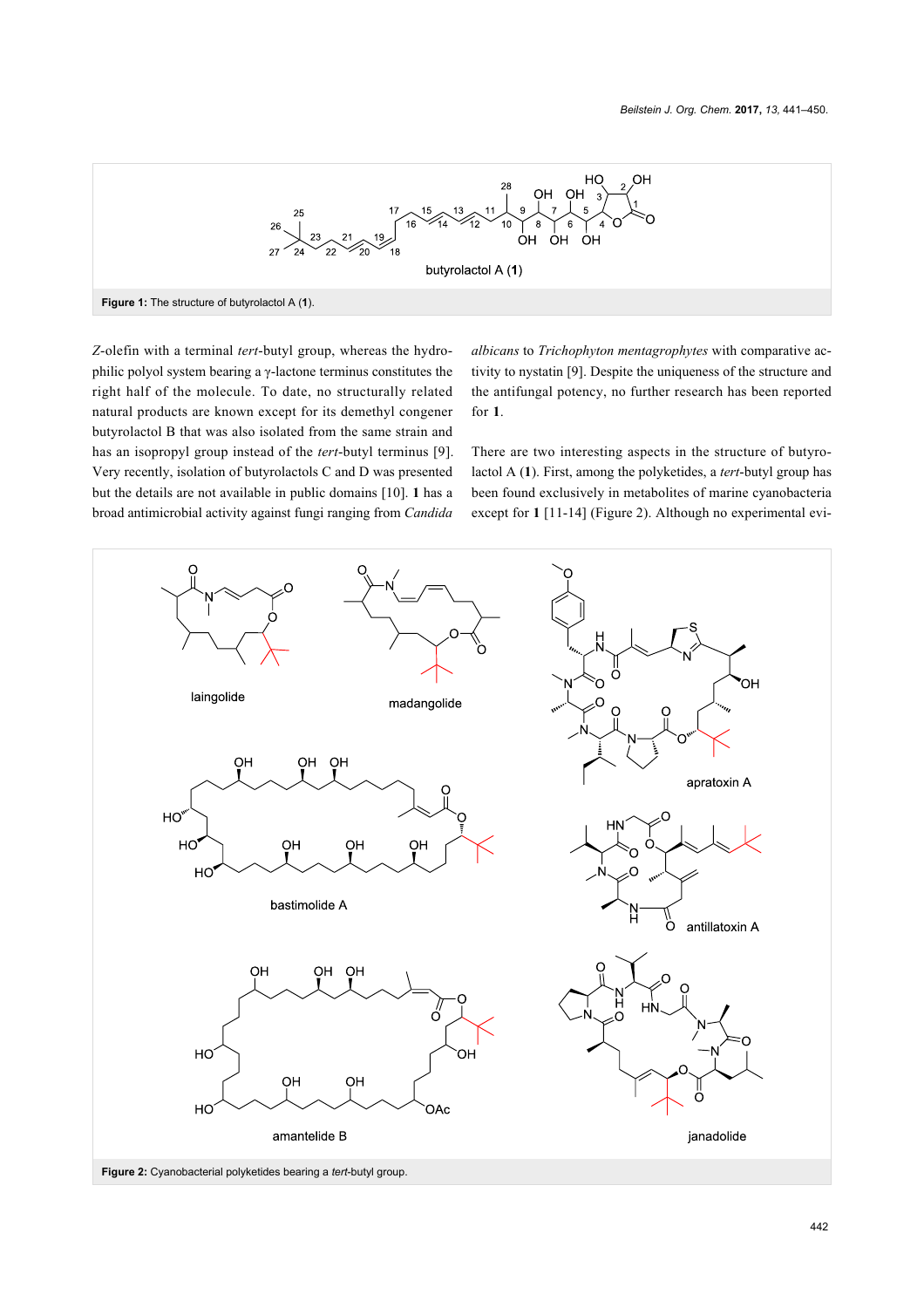dence is available, pivaloyl-CoA (2,2-dimethylpropanoyl-CoA) is supposed to be a starter for its biosynthesis [\[15\]](#page-8-6). Additionally, trimethylation of malonyl-CoA is proposed for the synthesis of the *tert*-butyl starter in the biosynthesis of apratoxin A [\[16\]](#page-8-7). Another intriguing feature of this molecule is the highly oxygenated carbon chain in which eight hydroxy groups, one of which is used for lactone formation, are contiguously aligned. A 1,3-diol is a common structural element in aliphatic polyketides because the incorporation of malonate-precursors gives rise to the alternative alignment of the methylene and the oxygenated carbons. Meanwhile, a 1,2-diol in polyketides is known to be formed by hydroxylation of methylene carbons as seen in the biosynthesis of erythromycin or amphotericin B [\[17,18\].](#page-8-8) The contiguously hydroxylated carbon chain of **1** is quite unusual as a polyketide. Examples of similar but shorter polyol carbon chains are ossamycin [\[19\],](#page-9-0) IB-96212 [\[20\],](#page-9-1) and antifungalmycin [\[21\]](#page-9-2), all of which are the secondary metabolites of actinomycetes ([Figure 3](#page-2-0)).

In our investigation on secondary metabolites of marine actinomycetes, butyrolactol A (**1**) was found to be produced by a *Streptomyces* strain collected from deep sea water of the Toyama Bay, Japan. In order to get insight into the construction of the above-mentioned unusual structures, we performed an in silico analysis of the biosynthetic genes of **1** through draft genome sequencing and proposed its biosynthetic pathway [\[22\]](#page-9-3). In this study, biosynthetic precursors of **1** were investigated for further genetic and enzymatic studies.

## Results and Discussion

It was obvious from its structure that **1** was synthesized through the malonate pathway. First,  $[1,2^{-13}C_2]$  acetate was fed to the culture to ensure the alignment of malonate units. In the <sup>13</sup>C NMR spectrum, split signals arising from  $^{13}C-^{13}C$ couplings were observed for six pairs of carbons: C-11/C-12, C-13/C-14, C-15/C-16, C-17/C-18, C-19/C-20, and C-21/C-22 ([Table 1](#page-3-0), Figure S1 in [Supporting Information File 1\)](#page-8-9). In the 2D-INADEQUATE spectrum of 13C-labeled **1** obtained with a parameter set optimized for  ${}^{1}J_{\text{CC}}$  50 Hz, cross peaks derived from the intact  ${}^{13}C_2$  acetate units were detected for the carbon pairs mentioned above [\(Table 1](#page-3-0), [Figure 4a](#page-4-0)).

According to the incorporation result of the doubly labeled acetate, malonyl-CoA is not the extender unit for the lactone (C-1 to C-4) and the pentaol (C-5 to C-9) moieties ([Figure 3](#page-2-0)), suggesting that the contiguous polyol system is not formed by methylene hydroxylation. Another possible pathway for 1,2-diol formation is the incorporation of hydroxymalonyl-ACP from a

<span id="page-2-0"></span>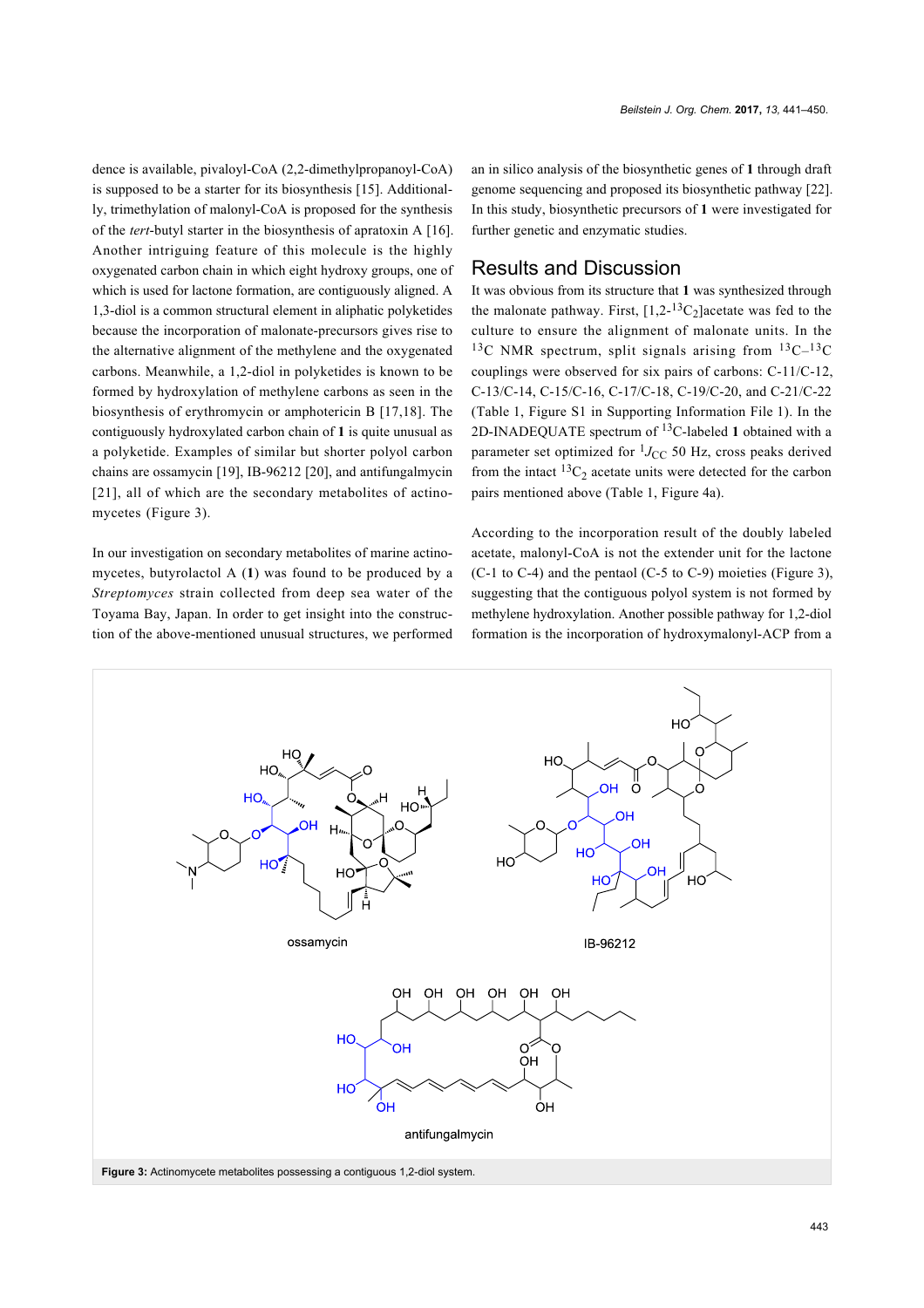| <b>Table 1:</b> Incorporation of <sup>13</sup> C-labeled precursors into 1. |                  |                                    |               |                        |                  |                                   |                                                                      |  |  |  |  |  |
|-----------------------------------------------------------------------------|------------------|------------------------------------|---------------|------------------------|------------------|-----------------------------------|----------------------------------------------------------------------|--|--|--|--|--|
| Position                                                                    | $\delta_{\rm C}$ | $[1,2^{-13}C_2]$ acetate           |               | $[U^{-13}C_6]$ glucose |                  |                                   | [1- <sup>13</sup> C]propionate L-[methyl- <sup>13</sup> C]methionine |  |  |  |  |  |
|                                                                             |                  | $\ensuremath{^1\!J_{\rm CC}}$ (Hz) | 2D-INADEQUATE |                        | 2D-INADEQUATE    | relative enrichments <sup>a</sup> |                                                                      |  |  |  |  |  |
| 1                                                                           | 175.3            |                                    |               | 56                     | $\mathbf 2$      | 0.9                               | 0.9                                                                  |  |  |  |  |  |
| $\overline{c}$                                                              | 74.7             |                                    |               | 56                     | $\mathbf{1}$     | $1.0$                             | 1.0                                                                  |  |  |  |  |  |
| 3                                                                           | 72.9             |                                    |               | 39                     | 4                | 0.9                               | 1.0                                                                  |  |  |  |  |  |
| 4                                                                           | 80.0             |                                    |               | 39                     | 3                | 1.0                               | $1.1$                                                                |  |  |  |  |  |
| 5                                                                           | 66.9             |                                    |               | 44                     | $\boldsymbol{6}$ | $1.0\,$                           | $1.0$                                                                |  |  |  |  |  |
| $\,6$                                                                       | 68.9             |                                    |               | 44                     | 5                | $0.9\,$                           | 0.9                                                                  |  |  |  |  |  |
| $\overline{7}$                                                              | 68.9             |                                    |               | 45                     | $\bf 8$          | 1.0                               | 1.1                                                                  |  |  |  |  |  |
| 8                                                                           | 69.7             |                                    |               | 45                     | $\boldsymbol{7}$ | 1.0                               | 1.1                                                                  |  |  |  |  |  |
| $\boldsymbol{9}$                                                            | 73.1             |                                    |               |                        |                  | 4.8                               | $1.2$                                                                |  |  |  |  |  |
| 10                                                                          | 36.2             |                                    |               |                        |                  | 1.1                               | $1.1$                                                                |  |  |  |  |  |
| 11                                                                          | 36.6             | 41                                 | 12            | 40                     | 12               | $1.2$                             | 1.2                                                                  |  |  |  |  |  |
| 12                                                                          | 131.9            | 41                                 | 11            | 40                     | 11               | 1.3                               | 1.2                                                                  |  |  |  |  |  |
| 13                                                                          | 131.9            | 55                                 | 14            | 57                     | 14               | $1.3$                             | $1.2$                                                                |  |  |  |  |  |
| 14                                                                          | 131.3            | 55                                 | 13            | 57                     | 13               | $1.2\,$                           | $1.0\,$                                                              |  |  |  |  |  |
| 15                                                                          | 131.3            | 43                                 | 16            | 43                     | 16               | $1.2\,$                           | 1.0                                                                  |  |  |  |  |  |
| $16\,$                                                                      | 32.6             | 43                                 | 15            | 43                     | 15               | $1.2$                             | 1.3                                                                  |  |  |  |  |  |
| $17$                                                                        | 27.5             | 42                                 | 18            | 43                     | 18               | 1.4                               | 1.3                                                                  |  |  |  |  |  |
| $18$                                                                        | 129.2            | 42                                 | 17            | 43                     | 17               | $1.2$                             | 1.0                                                                  |  |  |  |  |  |
| 19                                                                          | 129.6            | 55                                 | 20            | 55                     | 20               | 1.4                               | $1.1$                                                                |  |  |  |  |  |
| 20                                                                          | 125.7            | 55                                 | 19            | 55                     | 19               | $1.3$                             | $1.1$                                                                |  |  |  |  |  |
| 21                                                                          | 135.9            | 43                                 | 22            | 43                     | 22               | 1.3                               | 1.0                                                                  |  |  |  |  |  |
| 22                                                                          | 28.1             | 43                                 | 21            | 43                     | 21               | $1.2$                             | $1.1$                                                                |  |  |  |  |  |
| 23                                                                          | 43.7             |                                    |               |                        |                  | $1.6\,$                           | $1.2$                                                                |  |  |  |  |  |
| 24                                                                          | 30.6             |                                    |               |                        |                  | $1.2\,$                           | $1.0$                                                                |  |  |  |  |  |
| 25                                                                          | 29.7             |                                    |               |                        |                  | $0.9\,$                           | 7.1                                                                  |  |  |  |  |  |
| 26                                                                          | 29.7             |                                    |               |                        |                  | 0.9                               | 7.1                                                                  |  |  |  |  |  |
| 27                                                                          | 29.7             |                                    |               |                        |                  | 0.9                               | 7.1                                                                  |  |  |  |  |  |
| 28                                                                          | 16.2             |                                    |               |                        |                  | 1.1                               | $1.2$                                                                |  |  |  |  |  |

<span id="page-3-0"></span>**Table 1:** Incorporation of 13C-labeled precursors into **1**.

<sup>a</sup>The 13C signal intensity of each peak in labeled **1** divided by that of the corresponding signal in unlabeled **1**, respectively, normalized to give an enrichment ratio of **1** for the unenriched C-2 peak.

glycolytic intermediate for chain elongation [\[23\].](#page-9-4) To investigate this possibility, we conducted a feeding experiment of  $[U<sup>-13</sup>C<sub>6</sub>]$ glucose which could label carbons derived from malonyl-CoA and hydroxymalonyl-ACP. In the <sup>13</sup>C NMR spectrum,  ${}^{13}C-{}^{13}C$  couplings were observed for C-1/C-2, C-3/C-4, C-5/C-6, C-7/C-8 in addition to the carbon pairs C-11/C-12, C-13/C-14, C-15/C-16, C-17/C-18, C-19/C-20, and C-21/C-22 ([Table 1,](#page-3-0) Figure S3 in [Supporting Information File 1\)](#page-8-9). The 2D-INADEQUATE spectrum showed cross peaks for the above-mentioned two-carbon units derived from the glycolytic degradation of  $[U^{-13}C_6]$ glucose ([Table 1,](#page-3-0) [Figure 4b](#page-4-0)). Combined with the acetate-labeling result, this labeling pattern suggested that the carbons from C-1 to C-8 are derived from hydroxymalonyl-ACP. This conclusion is supported by the sequencing analysis of the gene cluster for butyrolactol biosynthesis

([Figure 5](#page-4-1), [Table 2](#page-5-0)). Four genes coding homologues of enzymes involved in hydroxymalonyl-ACP formation in the zwittermicin biosynthesis (ZmaN, ZmaD, ZmaG, and ZmaE) ([Figure 6](#page-6-0)) [\[24\]](#page-9-5) are present in the downstream of the butyrolactol PKS cluster. Genes coding for *O*-methyltransferase homologues responsible for *O*-methylation of hydroxymalonyl-ACP were not found near the cluster. Hydroxymalonyl-ACP was first identified as an unusual polyketide extender for zittermicin from *Bacillus cereus* [\[25\]](#page-9-6). The occurrence of this uncommon extender unit is limited to some bacterial species *Bacillus* [\[25,26\]](#page-9-6), *Xenorhabdus* [\[27\]](#page-9-7), *Paenibacillus* [\[28\]](#page-9-8), and *Streptomyces* [\[29,30\].](#page-9-9)

Methylmalonyl-CoA was readily predicted as the origin of the methyl-branched three-carbon fragment (C-9/C-10/C-28). Actu-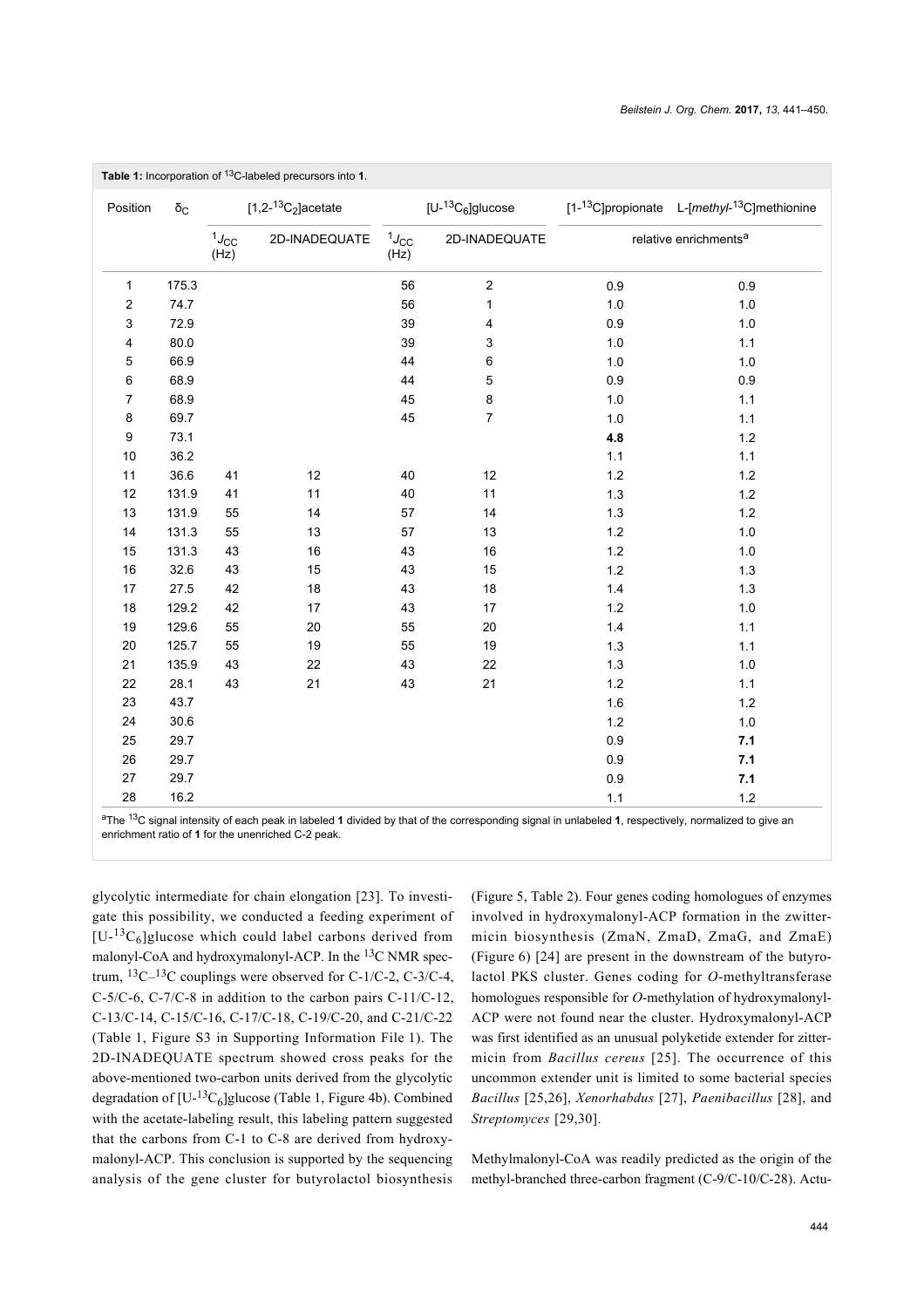<span id="page-4-0"></span>

<span id="page-4-1"></span>

ally, intense enhancement of the C-9 carbon signal was observed by feeding of  $[1-13C]$ propionate ([Table 1](#page-3-0)). The remaining carbons not labeled by malonate-type precursors were the terminal *tert*-butyl carbons (C-23 to C-27). The origin of the *tert*-butyl group in polyketide biosynthesis is still unknown, however, the *tert*-butyl functionality of bottromycin and polytheonamide was shown to be produced by radical *C*-methylation of the isopropyl group of valine [\[31,32\].](#page-9-10) By analogy, the *tert*-butyl portion of **1** was most likely supplied through the *C*-methylation of valine. To examine this possibility, feeding experiments of L-[*methyl*-<sup>13</sup>C]methionine and L-valine-*d*<sup>8</sup> were carried out. As expected, the *tert*-butylmethyl carbons (C-25, C-26, C-27) were labeled as a result of L-[*methyl*-<sup>13</sup>C]methionine incorporation [\(Table 1\)](#page-3-0). In addition, the  ${}^{2}H$  (deuterium) NMR spectrum showed deuterium signals for the methyl group (H-25, H-26, H-27) of L-valine- $d_8$ -labeled

**1** ([Figure 7a](#page-6-1)). The mass spectrum of the L-valine- $d_8$ -labeled **1** displayed the molecular ion with a mass increment of 6 Da ([Figure 7b](#page-6-1)), corresponding to the incorporation of six deuterium atoms into the terminal methyl groups. Based on these results from precursor-feeding experiments, we concluded that the *tert*butyl group and the adjacent methylene carbon (C-23) are derived from valine and the *S*-methyl carbon of methionine. It is controversial whether pivaloyl CoA is loaded onto the ACP as a starter or isobutyl-CoA is used as a starter and *C*-methylation takes place afterwards. The signature sequence region of the acyltransferase domain of the PKS starter loading module for butyrolactol biosynthesis (FAGHS) shares some amino acid residues with the known loading module of isobutyl CoA (bafilomycin: LAAHS [\[33\]](#page-9-11), α-lipomycin: LAAHS [\[34\]](#page-9-12), tautomycin: LAAHS [\[35\]](#page-9-13)). Meanwhile, it is known that the substrate recognition is not strict for the loading module of aver-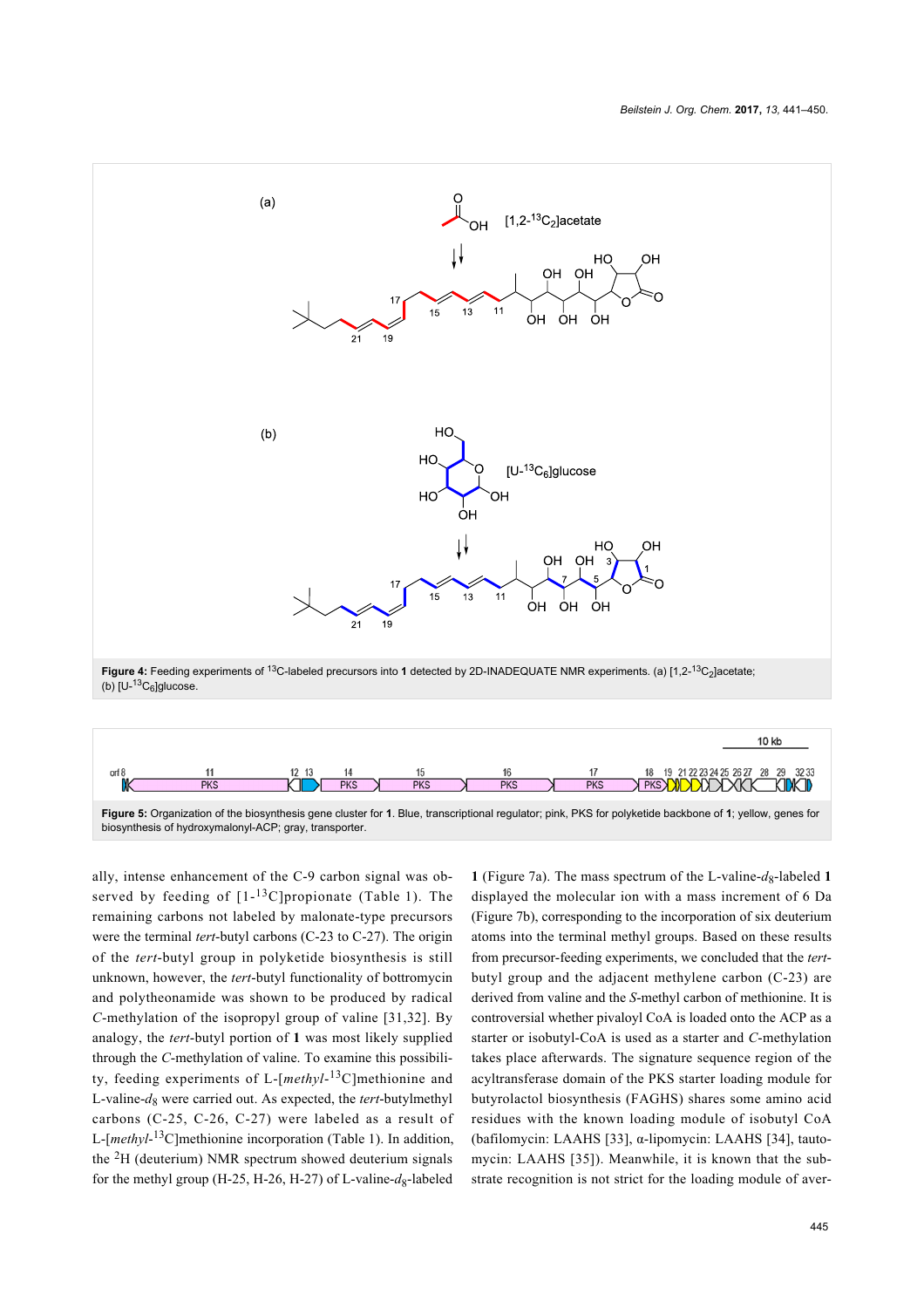<span id="page-5-0"></span>

| Table 2: Annotated putative ORFs in biosynthetic gene cluster and neighboring genes of 1. |                              |              |                                                                      |                                                                                    |         |  |  |  |  |  |
|-------------------------------------------------------------------------------------------|------------------------------|--------------|----------------------------------------------------------------------|------------------------------------------------------------------------------------|---------|--|--|--|--|--|
| Orf10-                                                                                    | Accession no.                | Size<br>(aa) | Proposed function                                                    | <b>BLAST</b> search                                                                |         |  |  |  |  |  |
|                                                                                           |                              |              |                                                                      | Protein homolog, Origin, Accession number                                          | %a      |  |  |  |  |  |
| 8                                                                                         | WP 055469543                 | 127          | HxIR family<br>transcriptional regulator                             | HxIR family transcriptional regulator, Streptomyces<br>sp. NRRL F-7442, KOX41174   | 99/100  |  |  |  |  |  |
| 10 <sup>b</sup>                                                                           | WP_030405160                 | 71           | acetyl-CoA carboxylase<br>biotin carboxyl carrier<br>protein subunit | acetyl-CoA carboxylase, Streptomyces sp. NRRL<br>F-7442, KOX41173                  | 100/100 |  |  |  |  |  |
| 11 <sup>b</sup>                                                                           | WP 055469545                 | 6,065        | <b>PKS</b>                                                           | FscE, Streptomyces cattleya, AEW99638                                              | 76/82   |  |  |  |  |  |
| 12 <sup>b</sup>                                                                           | WP_055469546                 | 473          | propionyl-CoA<br>carboxylase subunit<br>beta                         | propionyl-CoA carboxylase subunit beta,<br>Streptomyces sp. NRRL F-7442, KOX41172  | 99/99   |  |  |  |  |  |
| 13                                                                                        | WP 055469547                 | 676          | helix-turn-helix<br>transcriptional regulator                        | regulator, Streptomyces sp. NRRL F-7442,<br>KOX41171                               | 99/99   |  |  |  |  |  |
| 14                                                                                        | WP 055469666                 | 2,075        | <b>PKS</b>                                                           | polyketide synthase type I, Streptomyces cattleya,<br>AEW99622                     | 71/80   |  |  |  |  |  |
| 15                                                                                        | WP_055469548                 | 3,365        | <b>PKS</b>                                                           | FscC, Streptomyces cattleya, AEW99623                                              | 71/79   |  |  |  |  |  |
| 16                                                                                        | WP_055469549                 | 3,462        | <b>PKS</b>                                                           | polyketide synthase (fragment), Streptomyces<br>cattleya, KOX46585                 | 99/99   |  |  |  |  |  |
| 17                                                                                        | WP 055469550                 | 3,135        | <b>PKS</b>                                                           | polyketide synthase, Streptomyces sp. NRRL<br>F-7442, KOX46586                     | 99/99   |  |  |  |  |  |
| 18                                                                                        | WP 055469551                 | 1,169        | <b>PKS</b>                                                           | short-chain dehydrogenase, Streptomyces sp.<br>NRRL-7442, KOX46587                 | 99/99   |  |  |  |  |  |
| 19                                                                                        | WP 055469552                 | 301          | 3-hydroxyacyl-CoA<br>dehydratase                                     | 3-hydroxybutyryl-CoA dehydrogenase,<br>Streptomyces sp. NRRL F-7442, KOX46623      | 98/99   |  |  |  |  |  |
| 20                                                                                        | WP_030403675                 | 88           | <b>ACP</b>                                                           | Acyl carrier protein, Streptomyces sp. NRRL<br>F-7442, KOX46588                    | 100/100 |  |  |  |  |  |
| 21                                                                                        | WP 055469553                 | 381          | acyl-CoA dehydratase                                                 | acyl-CoA dehydrogenase, Streptomyces sp. NRRL<br>F-7442, KOX46589                  | 99/99   |  |  |  |  |  |
| 22                                                                                        | WP 055469554                 | 356          | glyceroyl-ACP<br>biosynthesis protein                                | FkbH, Streptomyces sp. NRRL F-7442,<br>KOX46590                                    | 99/99   |  |  |  |  |  |
| 23                                                                                        | WP 030403672                 | 261          | thioesterase                                                         | thioesterase, Streptomyces sp. NRRL F-7442,<br>KOX46591                            | 100/100 |  |  |  |  |  |
| 24                                                                                        | WP 055469555                 | 448          | MFS transporter                                                      | major facilitator superfamily permease,<br>Streptomyces cattleya, AEW99632         | 78/84   |  |  |  |  |  |
| 25                                                                                        | WP 055469556                 | 408          | hypothetical protein                                                 | uncharacterized protein, Streptomyces sp. NRRL<br>F-7442, KOX46624                 | 99/100  |  |  |  |  |  |
| 26 <sup>b</sup>                                                                           | WP 055469557                 | 253          | multidrug ABC<br>transporter permease                                | multidrug ABC transporter permease,<br>Streptomyces sp. NRRL F-7442, KOX46592      | 99/99   |  |  |  |  |  |
| 27 <sup>b</sup>                                                                           | not registered in<br>GenBank | 373          | ABC transporter<br>ATP-binding protein                               | ABC transporter related protein, Streptomyces<br>cattleya, AEW99635                | 82/89   |  |  |  |  |  |
| 28 <sup>b</sup>                                                                           | WP_055469558                 | 868          | hypothetical protein                                                 | beta-ketoacyl synthase, Streptomyces sp. NRRL<br>F-7442, KOX46593                  | 99/99   |  |  |  |  |  |
| 29 <sup>b</sup>                                                                           | WP 055469559                 | 290          | ketopantoate reductase                                               | ketopantoate reductase, Streptomyces sp. NRRL<br>F-7442, KOX46594                  | 98/99   |  |  |  |  |  |
| 30                                                                                        | WP_055469560                 | 209          | TetR family<br>transcriptional regulator                             | TetR family transcriptional regulator, Streptomyces<br>sp. NRRL F-7442, KOX46595   | 99/99   |  |  |  |  |  |
| 31                                                                                        | WP_059296555                 | 65           | chitinase                                                            | secreted chitinase, Streptomyces coelicolor,<br>NP_733504                          | 83/87   |  |  |  |  |  |
| 32 <sup>b</sup>                                                                           | WP 055469561                 | 407          | FAD-dependent<br>oxidoreductase                                      | FAD-dependent oxidoreductase, Streptomyces sp.<br>NRRL F-7442, KOX46596            | 98/99   |  |  |  |  |  |
| 33                                                                                        | WP 030403663                 | 168          | MarR family<br>transcriptional regulator                             | MarR family transcriptional regulator,<br>Streptomyces sp. NRRL F-7442, KOX46597.1 | 100/100 |  |  |  |  |  |
|                                                                                           |                              |              |                                                                      |                                                                                    |         |  |  |  |  |  |

<sup>a</sup>ldentity/similarity; <sup>b</sup>encoded in complementary strand.

mectin (VPAHS) [\[36\]](#page-9-14) and myxalamide (VAVHS) [\[37\]](#page-9-15) which accept both isobutyl-CoA and 2-methylbutyl-CoA. In addition, genes coding for *C*-methyltransferase are not present near the

butyrolactol PKS genes. Further enzymatic studies are necessary to establish the order of the starter loading/*C*-methylation events.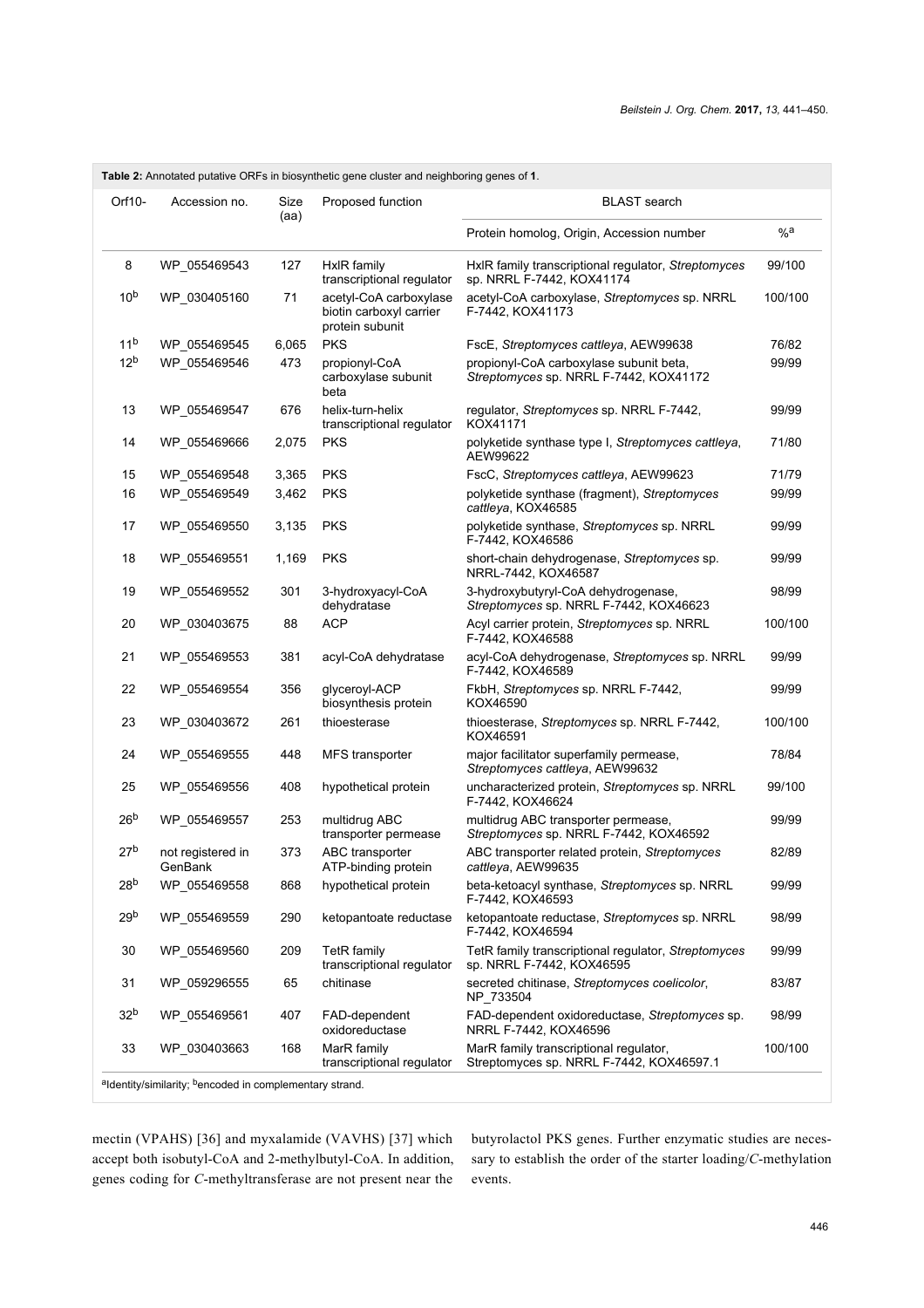<span id="page-6-0"></span>

<span id="page-6-1"></span>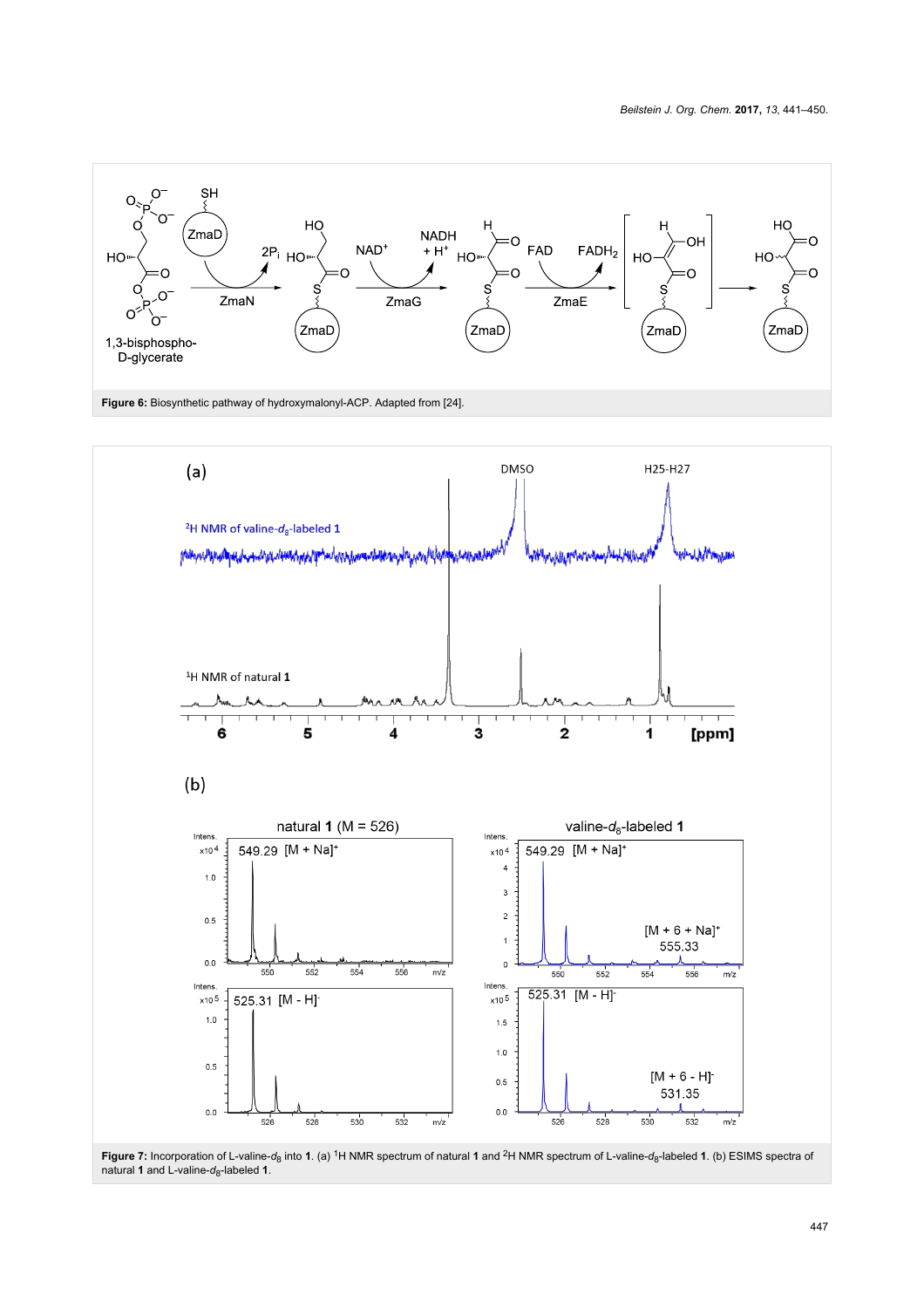## Conclusion

In summary, we elucidated the biosynthetic origin of butyrolactol A (**1**) on the basis of the feeding experiments of isotopelabeled precursors in combination with the bioinformatics analysis of its biosynthetic genes. The overall result of labeling experiments is summarized in [Figure 8](#page-7-0). The *tert*-butyl group was shown to be derived from the *C*-methylated isopropyl group of valine. This is the first study that experimentally identified the precursor of a *tert*-butyl group in a polyketide backbone. The unusual contiguous polyol system comprising eight hydroxylated carbons was proved to be arising from the chain extension using hydroxymalonyl-ACP by labeling experiments of  $[1,2^{-13}C_2]$ acetate and  $[U^{-13}C_6]$ glucose. This conclusion is consistent with our previous bioinformatic prediction that suggested the presence of genes necessary for the supply of hydroxymalonyl-ACP adjacent to the PKS gene cluster of the butyrolactol biosynthesis. The results obtained in this study provide useful information for further biosynthetic studies and genome mining of structurally unique/novel secondary metabolites.

# **Experimental**

## General experimental procedures

Sodium  $[1,2^{-13}C_2]$ acetate and L-valine- $d_8$  were purchased from Cambridge Isotope Laboratories, Inc.  $[U^{-13}C_6]$ Glucose, sodium [1-<sup>13</sup>C]propionate, and L-[*methyl*-<sup>13</sup>C]methionine were purchased from Sigma-Aldrich Co. LLC. <sup>1</sup>H and <sup>13</sup>C NMR spectra were obtained on a Bruker AVANCE 500 spectrometer in  $DMSO-d<sub>6</sub>$  using the signal of the residual solvent signals  $(\delta_H 2.50, \delta_C 40.0)$  as an internal standard. The <sup>2</sup>H NMR spectrum was obtained on a Bruker AVANCE 500 spectrometer in DMSO. Chemical shifts were referenced to the solvent signal  $(\delta_{H(D)} 2.50)$ . ESITOFMS were recorded on a Bruker microTOF focus.

#### **Microorganism**

*Streptomyces* sp. strain TP-A0882 was isolated from a deep seawater collected in the Toyama Bay, Japan. The strain was identified as a member of the genus *Streptomyces* on the basis of 99.9% 16S rRNA gene sequence identity (1533 nucleotides; NCBI GneBank number BBOK01000029.1) with *Streptomyces diastaticus* subsp*. ardesiacus* NRRL B-1773T (accession number DQ026631).

#### Fermentation

Strain TP-A0882 growing on a plate culture was inoculated into a 500 mL K-1 flask containing 100 mL of the V-22 seed medium consisting of soluble starch 1.0%, glucose 0.5%, NZ-case (Wako Pure Chemical Industries, Ltd.) 0.3%, yeast extract (Kyokuto Pharmaceutical Industrial Co., Ltd.), 0.2%, Tryptone (Difco Laboratories)  $0.5\%$ , K<sub>2</sub>HPO<sub>4</sub> 0.1%, MgSO<sub>4</sub>.7H<sub>2</sub>O  $0.05\%$ , and CaCO<sub>3</sub>  $0.3\%$  (pH 7.0). The flask was placed on a rotary shaker (200 rpm) at 30 °C for 4 days. Then, the seed culture (3 mL) was transferred into 500 mL K-1 flasks each containing 100 mL of the A-3M production medium consisting of soluble starch 2.0%, glycerol 2.0%, glucose 0.5%, Pharma-

<span id="page-7-0"></span>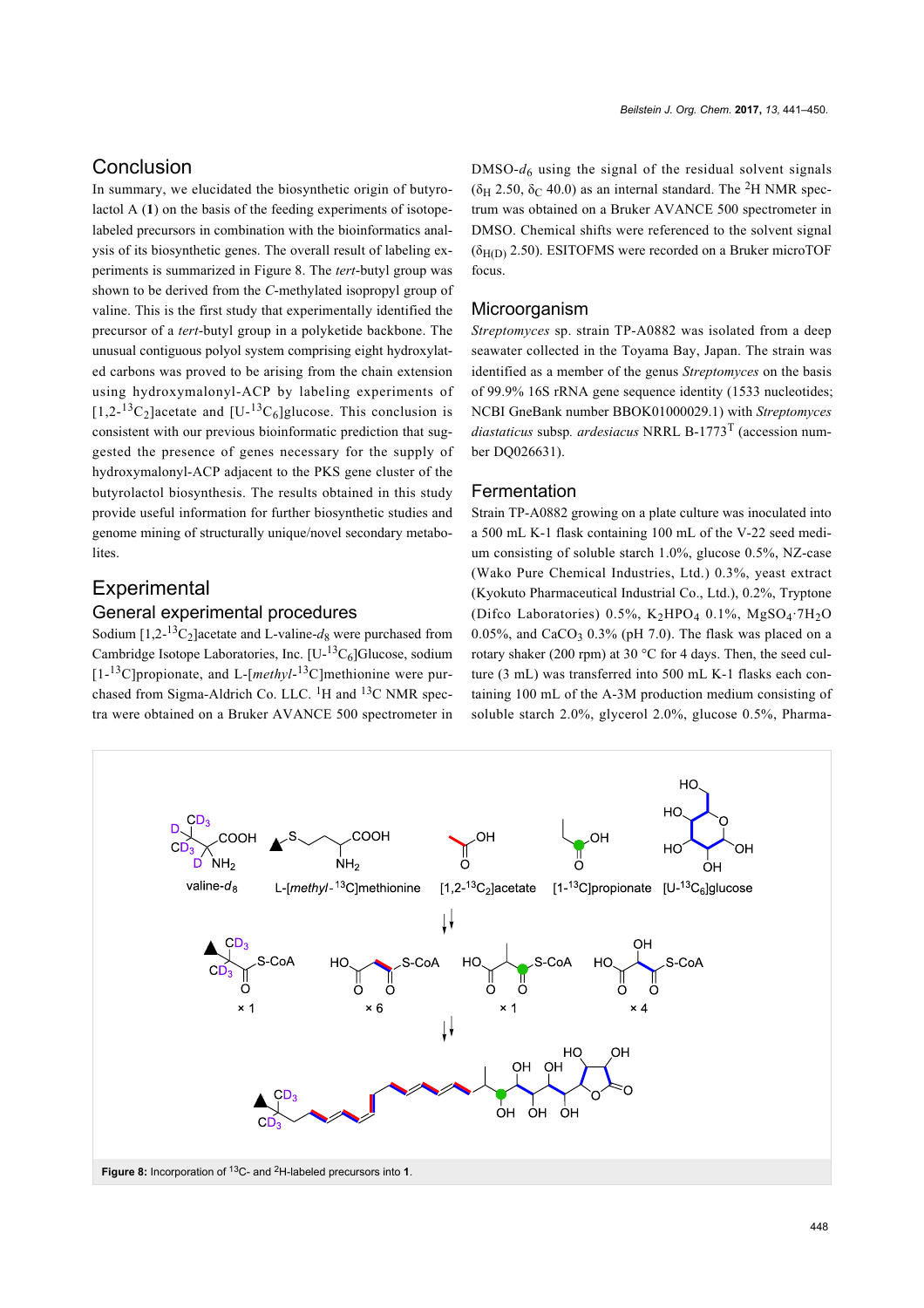media (Traders Protein) 1.5%, yeast extract 0.3%, and Diaion HP-20 resin (Mitsubishi Chemical Corporation) 1%. The pH of the medium was adjusted to 7.0 before sterilization. The inoculated flasks were placed on a rotary shaker (200 rpm) at 30 °C for 6 days.

#### Extraction and isolation

After incubation, 100 mL of 1-butanol was added to each flask, and the flasks were allowed to shake for an hour. The mixture was centrifuged at 6,000 rpm for 10 min and the organic layer was collected from the aqueous layer. The solvent was removed by evaporation to give 1.6 g of a crude extract from 1 L of culture. This crude extract was fractionated using silica gel column chromatography with a step gradient of CHCl<sub>3</sub>-MeOH  $(1:0, 20:1, 10:1, 4:1, 2:1, 1:1, and 0:1 v/v)$ . Fraction 4 (4:1) containing **1** was concentrated to give 16.2 mg of dark yellow gum. The final purification was achieved by preparative HPLC (Cosmosil 5C18-AR-II,  $10 \times 250$  mm, 4 mL/min) using a gradient of MeCN/0.1%  $HCO<sub>2</sub>H$  (MeCN concentration: 50–100% for 0–30 min) at 4 mL/min, yielding **1** (2.7 mg) with a retention time of 26.7 min.

## Incorporation of 13C- and 2H-labeled precursors

Feeding experiments were performed for sodium  $[1,2^{-13}C_2]$ acetate,  $[U^{-13}C_6]$ glucose, sodium  $[1^{-13}C]$ propionate, L-[*methyl*-<sup>13</sup>C]methionine, and L-valine- $d_8$ . Inoculation, cultivation, and purification were performed in the same manner as described above. Addition of  ${}^{13}C$ - and  ${}^{2}H$ -labeled precursors was initiated at 48 h after inoculation and periodically carried out every 24 h for four times. After further incubation for 24 h, the cultures were extracted with 1-butanol.

- 1. Sodium  $[1,2^{-13}C_2]$ acetate: After feeding of sodium  $[1,2^{-13}C_2]$ acetate (total 800 mg; 20 mg × 10 flasks × 4 days), 3.6 mg of 13C-labeled **1** was obtained from 1 L of culture.
- 2. [U-<sup>13</sup>C<sub>6</sub>]Glucose: After feeding of [U-<sup>13</sup>C<sub>6</sub>]glucose (total 800 mg; 20 mg  $\times$  10 flasks  $\times$  4 days), 2.5 mg of <sup>13</sup>C-labeled **1** was obtained from 1 L of culture.
- 3. Sodium  $[1 13C]$ propionate: After feeding of sodium  $[1 - {^{13}C}$ lpropionate (total 800 mg; 20 mg × 10 flasks × 4 days), 2.1 mg of 13C-labeled **1** was obtained from 1 L of culture.
- 4. L-[*Methyl*-<sup>13</sup>C]methionine: After feeding of L-[*methyl*-<sup>13</sup>C]methionine (total 80 mg; 2.0 mg  $\times$  10 flasks  $\times$ 4 days), 3.2 mg of 13C-labeled **1** was obtained from 1 L of culture.
- 5. L-Valine- $d_8$ : After feeding of L-valine- $d_8$  (total 80 mg; 2.0 mg  $\times$  10 flasks  $\times$  4 days), 2.1 mg of deuterated 1 was obtained from 1 L of culture.

#### Supporting Information

<span id="page-8-9"></span>Supporting Information File 1 NMR spectra of 13C- and 2H-labeled **1**. [\[http://www.beilstein-journals.org/bjoc/content/](http://www.beilstein-journals.org/bjoc/content/supplementary/1860-5397-13-47-S1.pdf) [supplementary/1860-5397-13-47-S1.pdf\]](http://www.beilstein-journals.org/bjoc/content/supplementary/1860-5397-13-47-S1.pdf)

### Acknowledgement

This work was supported by the Japan Society for the Promotion of Science (JSPS) for Young Scientists (15K18692) to E. H. and Institute for Fermentation, Osaka (IFO) for Young Scientists to E. H.

## References

- <span id="page-8-0"></span>1. Bérdy, J. *J. Antibiot.* **2005,** *58,* 1–26. [doi:10.1038/ja.2005.1](https://doi.org/10.1038%2Fja.2005.1)
- 2. Bérdy, J. *J. Antibiot.* **2012,** *65,* 385–395. [doi:10.1038/ja.2012.27](https://doi.org/10.1038%2Fja.2012.27)
- <span id="page-8-1"></span>3. Hertweck, C. *Angew. Chem., Int. Ed.* **2009,** *48,* 4688–4716. [doi:10.1002/anie.200806121](https://doi.org/10.1002%2Fanie.200806121)
- <span id="page-8-2"></span>4. Sánchez, C.; Méndez, C.; Salas, J. A. *J. Ind. Microbiol. Biotechnol.* **2006,** *33,* 560–568. [doi:10.1007/s10295-006-0092-5](https://doi.org/10.1007%2Fs10295-006-0092-5)
- 5. Salas, J. A.; Méndez, C. *Trends Microbiol.* **2007,** *15,* 219–232. [doi:10.1016/j.tim.2007.03.004](https://doi.org/10.1016%2Fj.tim.2007.03.004)
- 6. Wilkinson, B.; Micklefield, J. *Nat. Chem. Biol.* **2007,** *3,* 379–386. [doi:10.1038/nchembio.2007.7](https://doi.org/10.1038%2Fnchembio.2007.7)
- 7. Kim, W.; Lee, D.; Hong, S. S.; Na, Z.; Shin, J. C.; Roh, S. H.; Wu, C.-Z.; Choi, O.; Lee, K.; Shen, Y.-M.; Paik, S.-G.; Lee, J. J.; Hong, Y.-S. *ChemBioChem* **2009,** *10,* 1243–1251. [doi:10.1002/cbic.200800763](https://doi.org/10.1002%2Fcbic.200800763)
- 8. Kong, D.; Lee, M.-J.; Lin, S.; Kim, E.-S. *J. Ind. Microbiol. Biotechnol.* **2013,** *40,* 529–543. [doi:10.1007/s10295-013-1258-6](https://doi.org/10.1007%2Fs10295-013-1258-6)
- <span id="page-8-3"></span>9. Kotake, C.; Yamasaki, T.; Moriyama, T.; Shinoda, M.; Komiyama, N.; Furumai, T.; Konishi, M.; Oki, T. *J. Antibiot.* **1992,** *45,* 1442–1450. [doi:10.7164/antibiotics.45.1442](https://doi.org/10.7164%2Fantibiotics.45.1442)
- <span id="page-8-4"></span>10.Ko, K.; Ge, H. M.; Shin, J.; Oh, D. C. *Planta Med.* **2016,** *82* (Suppl. Suppl.1), S1–S381. [doi:10.1055/s-0036-1596637](https://doi.org/10.1055%2Fs-0036-1596637)
- <span id="page-8-5"></span>11. Dembitsky, V. M. *Lipids* **2006,** *41,* 309–340. [doi:10.1007/s11745-006-5103-9](https://doi.org/10.1007%2Fs11745-006-5103-9)
- 12.Shao, C.-L.; Linington, R. G.; Balunas, M. J.; Centeno, A.; Boudreau, P.; Zhang, C.; Engene, N.; Spadafora, C.; Mutka, T. S.; Kyle, D. E.; Gerwick, L.; Wang, C.-Y.; Gerwick, W. H. *J. Org. Chem.* **2015,** *80,* 7849–7855. [doi:10.1021/acs.joc.5b01264](https://doi.org/10.1021%2Facs.joc.5b01264)
- 13.Salvador-Reyes, L. A.; Sneed, J.; Paul, V. J.; Luesch, H. *J. Nat. Prod.* **2015,** *78,* 1957–1962. [doi:10.1021/acs.jnatprod.5b00293](https://doi.org/10.1021%2Facs.jnatprod.5b00293)
- 14.Ogawa, H.; Iwasaki, A.; Sumimoto, S.; Kanamori, Y.; Ohno, O.; Iwatsuki, M.; Ishiyama, A.; Hokari, R.; Otoguro, K.; Omura, S.; Suenaga, K. *J. Nat. Prod.* **2016,** *79,* 1862–1866. [doi:10.1021/acs.jnatprod.6b00171](https://doi.org/10.1021%2Facs.jnatprod.6b00171)
- <span id="page-8-6"></span>15. Mander, L.; Liu, H.-W. *Comprehensive Natural Products II: Chemistry and Biology,* 1st ed.; Elsevier B.V.: Kidlington, UK, 2010.
- <span id="page-8-7"></span>16.Grindberg, R. V.; Ishoey, T.; Brinza, D.; Esquenazi, E.; Coates, R. C.; Liu, W.-t.; Gerwick, L.; Dorrestein, P. C.; Pevzner, P.; Lasken, R.; Gerwick, W. H. *PLoS One* **2011,** *6,* No. e18565. [doi:10.1371/journal.pone.0018565](https://doi.org/10.1371%2Fjournal.pone.0018565)
- <span id="page-8-8"></span>17.Staunton, J.; Wilkinson, B. *Chem. Rev.* **1997,** *97,* 2611–2630. [doi:10.1021/cr9600316](https://doi.org/10.1021%2Fcr9600316)